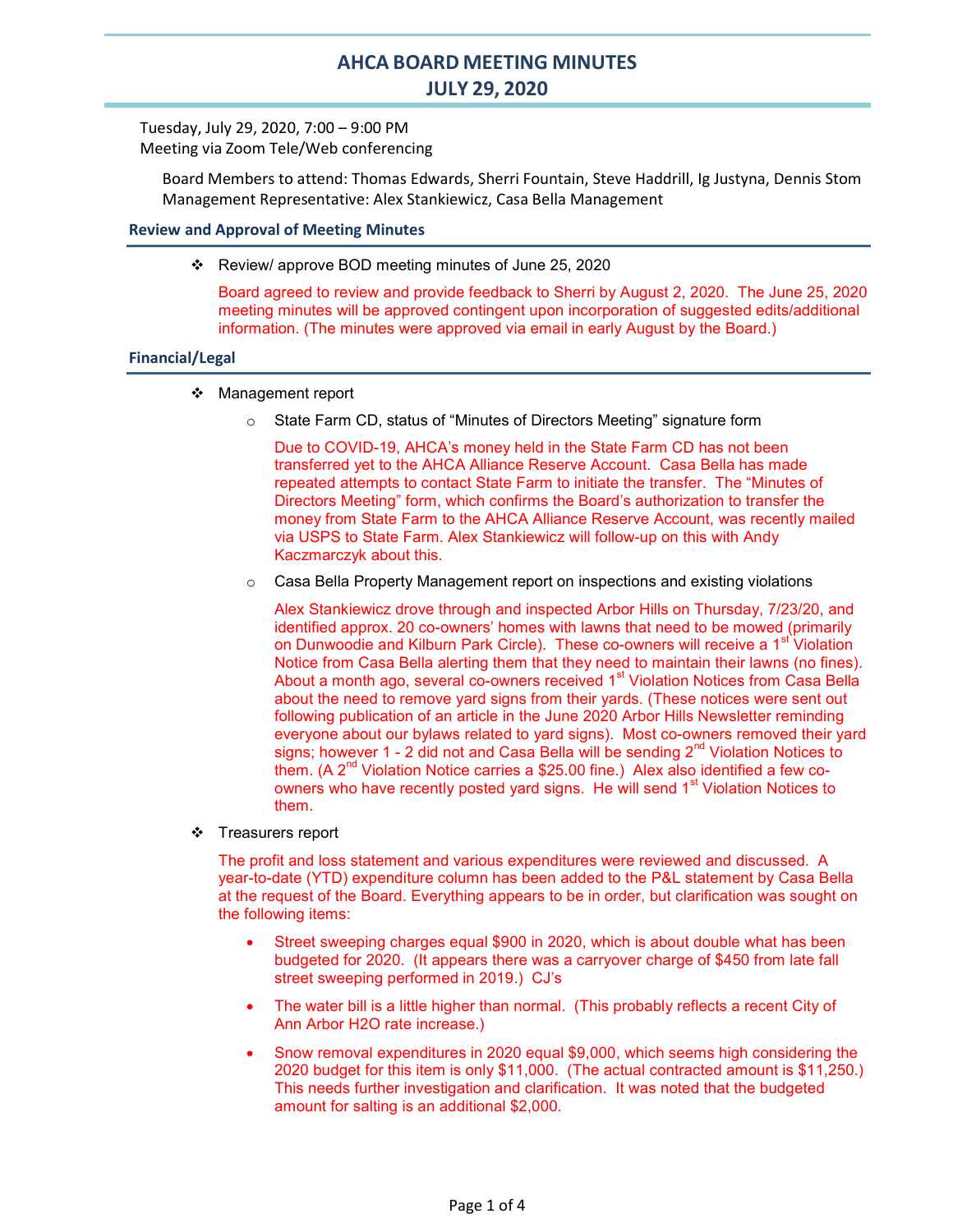Review of delinquencies, legal fees, and legal actions

Legal action is pending on one (1) home in Arbor Hills. Our attorney is monitoring the situation and will take appropriate steps to follow up with the co-owner once the federal government's COVID-19-related restrictions on evictions and foreclosures are lifted. The Board voted unanimously to continue with long-established legal steps to collect money from delinquent co-owners. Several co-owners are delinquent in paying their July 1, 2020 dues (\$365.00) and will be notified by Casa Bella of fines due for late payment in early August.

## Alteration/Modification Requests

❖ Alteration/modification submission report

Several alt/mod requests have been submitted to the Board since our June 25, 2020 Board Meeting (deck/patio replacement and/or installation, window replacement, awning installation over back deck, etc.) The Board has approved all of these submittals.

AHCA Alt/Mod Form updated/approved for posting to AHCA and Casa Bella websites

The updated AHCA Alteration/Modification Form was approved by the Board during our June Board meeting. It has been approved for uploading to the Arbor Hills website and Casa Bella website for the benefit of AHCA co-owners. Ig Justyna will ensure that this takes place.

#### Open Board Issues

Update on Sidewalk/Ramp Repair Program:

**Phase I, Concrete Leveling**, was completed June 29, 2020 through 7/2/2020, by Concrete Leveling, Inc. (CLI). Approximately 100 sidewalk slabs and ramps were leveled on behalf of approximately 40 co-owners who opted to take advantage of the discount program with CLI (\$45/slab). Ten (10) sidewalks and two (2) ramps were leveled on behalf of AHCA. Only one (1) co-owner did not sign up for the discount program. CLI returned to Arbor Hills on 7/22/20 for a final visit to complete ramp leveling on behalf of AHCA and address last-minute leveling requests from about five (5) co-owners who decided to sign up for their services. They did a great job!

**Phase II, Concrete Saw-Cutting, is scheduled for completion the week of August 3, 2020 by** Precision Concrete Cutting (PCC). Approximately 25 – 30 co-owners' sidewalk slabs will be saw-cut at a discounted rate of \$59 per sidewalk slab "edge." As of 7/29/20, all affected coowners' opted to sign up for PCC's discount program and have paid in advance, as requested by PCC, for their services. The Board also previously approved \$1,416.00 for PCC to perform saw cutting on curbs and ramp sections located in common areas throughout the neighborhood. This amount may change slightly depending on conditions encountered in the field the day of service.

**Phase III, Replacement**, is scheduled for completion in mid-August by Doan Construction. Approximately 5 co-owners have signed up to have approximately 10-12 severely cracked slabs replaced by Doan at a discounted rate of \$12.00 per square foot. AHCA has contracted with Doan for six (6) slab replacements along Ashburnam Road.

Phase IV, Caulking/Sealing, is scheduled for completion sometime in August by CLI. Rates will vary depending on the length of the amount of caulk/sealant required at each location. Most of these repairs are anticipated to cost from \$35 - \$45.

Street crack filling inspection and rework status, pending return of A&R

Crack filling throughout Arbor Hills was completed during the first week in June. In early July, Ig met onsite with Rocky, President of A&R, to review sections of crack filling that need additional attention and reworking. Rocky agreed to send a crew back out to Arbor Hills to complete this work. Ig will follow up with Rocky to find out when the crew plans to return.

Storm drain, Curb, Mail boxes & stands report

Steve Haddrill and Ig completed a survey and measured the depth of "muck" in all of AHCA's storm drains in June. They also evaluated curbs, mailboxes and mailbox stands. Steve will forward a pdf file containing the results of the findings to Ig for finalization. The Board will consider the findings and discuss a course of action at the next Board meeting.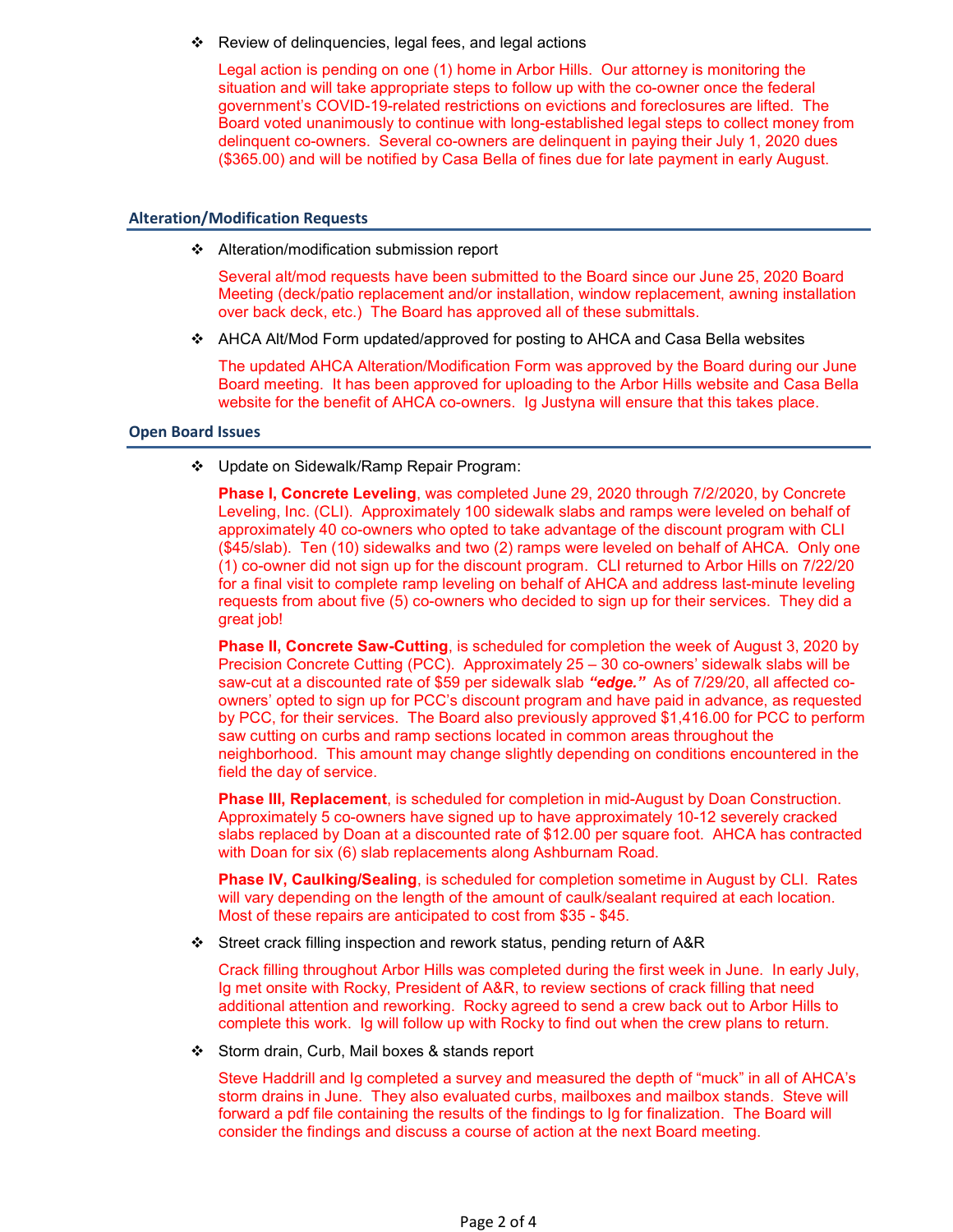Mail boxes renumbering ("DIYLettering" quote)

Sherri has collected preliminary information from "DIY Lettering" about replacing the numbers on our mailboxes. Many are curled or faded. Thomas Edwards will follow up with "DIY Lettering" for samples of mailbox lettering and find out more about costs.

Center islands and entry flower beds mulching - set schedule

Dennis will explore having Home Depot deliver mulch for the front beds and will assemble a team of volunteers to help spread it.

Review mosquito dunk application program

Two (2) rounds of dunk applications have taken place this season. Dennis recently completed application of the dunks in targeted areas. Another application will occur in mid-August and, again, approximately 30 days later. The Board approved the purchase of dunks for the next two applications (approx. \$250.00/200). Steve Haddrill ordered them tonight.

Perimeter quote for repair at light pole base/open hole on Aldwych Circle next to solar light

Sherri will arrange an onsite meeting with Perimeter Construction before our August Board meeting to review options for repairing the light pole base and underlying drain on Aldwych Circle. Ig will join the meeting.

 Review pavement testing and evaluation proposals from SME, Nowak and Fraus, Soils and Structures and G2 and identify next steps

Ig prepared and circulated a spreadsheet and a decision matrix summarizing the four (4) proposals the Board received over the past few months from pavement engineering consultants. These proposals outline methods and estimated costs for testing and evaluation of the condition of AHCA's pavements. The proposals also provide information and estimated costs about alternatives for maintaining, rehabbing, resurfacing and/or replacing our pavements and targeted curbs and project management-related costs. The Board agreed to read all of the engineering proposals and Ig's information in detail and be prepared to discuss AHCA's pavements at a special meeting focused solely on this topic. This virtual meeting is scheduled for 7:00 p.m. on Thursday, August 6, 2020.

## New Topics

Ashburnam Road "Slow Down Children Playing" sign partially obscured by vegetation.

Volunteers from the Board will trim this vegetation.

Pond B (Pump House) rocky spillway from first to second pond needs maintenance

Dennis and Ig agreed that clearing the spillway will require at least two (2) men. Dennis will put together a team to handle this sometime in September or October (after mosquitos and bugs retire for the winter).

 $\div$  Proliferation of weeds growing at the joint of the asphalt and curb aprons

In the past, Steve Haddrill has volunteered to spray the weeds growing along pavement and curb aprons throughout Arbor Hills. The Board agreed tonight that this approach is no longer sustainable and stronger, longer lasting treatments are needed. The Board discussed hiring a company to eliminate these weeds in the interest of preserving and preventing cracks in our roadways, curbs and ramps. Our crack filling contractor recommended that we hire a firm to do this 2 times per year. Thomas will contact a firm for a quote.

Street light poles at various locations have been engulfed with yard tree branches

Ig will formally inventory those trees that are engulfing light poles.

Vegetation is encroaching on the Access Road. A 3-foot buffer has not been maintained

Alex Stankiewicz will follow up with Continuum to find out if they can brush hog these areas sometime late this fall (after summer vegetation has died off) and will obtain an estimate. The Board discussed having Continuum perform this work while they are in Arbor Hills to complete final, fall clean-up work/leaf pick up.

 $\div$  Budget for 2021, prepare for Annual Meeting

Ig recommended that we set a target date to begin preparing the budget for 2021.